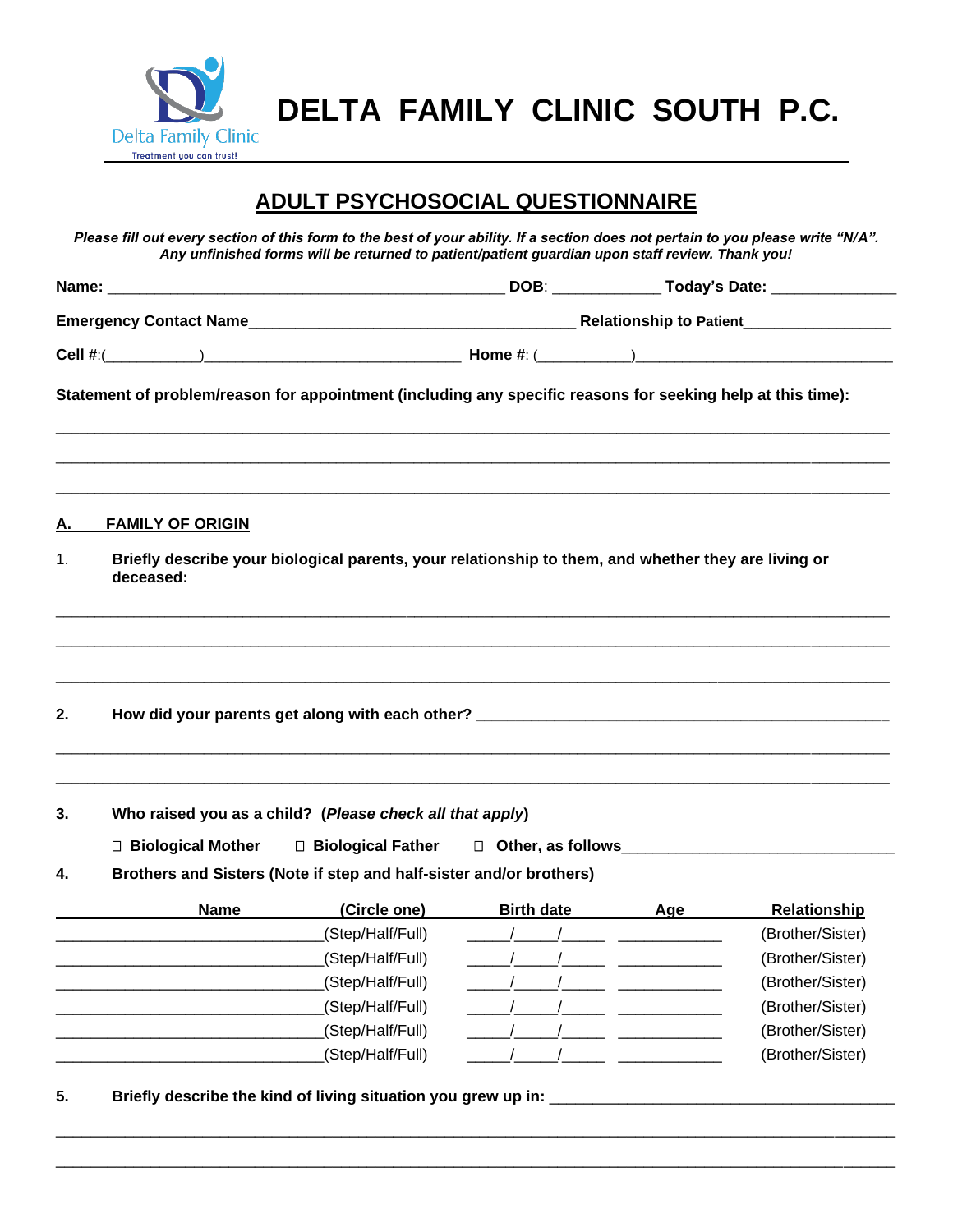- **6. What is your cultural/ethnic background?** \_\_\_\_\_\_\_\_\_\_\_\_\_\_\_\_\_\_\_\_\_\_\_\_\_\_\_\_\_\_\_\_\_\_\_\_\_\_\_\_\_\_\_\_\_\_\_\_\_\_\_\_\_\_
- **7. Spiritual/religious orientation in family of origin:** \_\_\_\_\_\_\_\_\_\_\_\_\_\_\_\_\_\_\_\_\_\_\_\_\_\_\_\_\_\_\_\_\_\_\_\_\_\_\_\_\_\_\_\_\_\_\_\_\_
- **8. Have there been any of the following kinds of problems with any of your blood relatives?**

| Severe temper tantrums or mood problems? | $\Box$ No   | $\Box$ Yes   |
|------------------------------------------|-------------|--------------|
| <b>Mental Illness?</b>                   | $\sqcap$ No | $\sqcap$ Yes |
| Problems with alcohol or other drug use? | $\sqcap$ No | $\sqcap$ Yes |
| Physical or sexual abuse?                | $\Box$ No   | $\sqcap$ Yes |
| <b>Criminal behavior?</b>                | $\sqcap$ No | $\sqcap$ Yes |
| Homicidal or suicidal behavior?          | $\Box$ No   | $\sqcap$ Yes |

**9. Briefly describe any yes responses to question #8, relationship of person to you, and/or bring to the attention of your doctor or therapist to discuss:** \_\_\_\_\_\_\_\_\_\_\_\_\_\_\_\_\_\_\_\_\_\_\_\_\_\_\_\_\_\_\_\_\_\_\_\_\_\_\_\_\_\_\_\_\_\_\_\_\_

\_\_\_\_\_\_\_\_\_\_\_\_\_\_\_\_\_\_\_\_\_\_\_\_\_\_\_\_\_\_\_\_\_\_\_\_\_\_\_\_\_\_\_\_\_\_\_\_\_\_\_\_\_\_\_\_\_\_\_\_\_\_\_\_\_\_\_\_\_\_\_\_\_\_\_\_\_\_\_\_\_\_\_\_\_\_\_\_\_\_\_\_\_\_\_\_\_  $\Box$ \_\_\_\_\_\_\_\_\_\_\_\_\_\_\_\_\_\_\_\_\_\_\_\_\_\_\_\_\_\_\_\_\_\_\_\_\_\_\_\_\_\_\_\_\_\_\_\_\_\_\_\_\_\_\_\_\_\_\_\_\_\_\_\_\_\_\_\_\_\_\_\_\_\_\_\_\_\_\_\_\_\_\_\_\_\_\_\_\_\_\_\_\_\_\_\_\_

\_\_\_\_\_\_\_\_\_\_\_\_\_\_\_\_\_\_\_\_\_\_\_\_\_\_\_\_\_\_\_\_\_\_\_\_\_\_\_\_\_\_\_\_\_\_\_\_\_\_\_\_\_\_\_\_\_\_\_\_\_\_\_\_\_\_\_\_\_\_\_\_\_\_\_\_\_\_\_\_\_

\_\_\_\_\_\_\_\_\_\_\_\_\_\_\_\_\_\_\_\_\_\_\_\_\_\_\_\_\_\_\_\_\_\_\_\_\_\_\_\_\_\_\_\_\_\_\_\_\_\_\_\_\_\_\_\_\_\_\_\_\_\_\_\_\_\_\_\_\_\_\_\_\_\_\_\_\_\_\_\_\_\_\_\_\_\_\_\_\_\_\_\_\_\_\_\_\_ \_\_\_\_\_\_\_\_\_\_\_\_\_\_\_\_\_\_\_\_\_\_\_\_\_\_\_\_\_\_\_\_\_\_\_\_\_\_\_\_\_\_\_\_\_\_\_\_\_\_\_\_\_\_\_\_\_\_\_\_\_\_\_\_\_\_\_\_\_\_\_\_\_\_\_\_\_\_\_\_\_\_\_\_\_\_\_\_\_\_\_\_\_\_\_\_\_ \_\_\_\_\_\_\_\_\_\_\_\_\_\_\_\_\_\_\_\_\_\_\_\_\_\_\_\_\_\_\_\_\_\_\_\_\_\_\_\_\_\_\_\_\_\_\_\_\_\_\_\_\_\_\_\_\_\_\_\_\_\_\_\_\_\_\_\_\_\_\_\_\_\_\_\_\_\_\_\_\_\_\_\_\_\_\_\_\_\_\_\_\_\_\_\_\_

\_\_\_\_\_\_\_\_\_\_\_\_\_\_\_\_\_\_\_\_\_\_\_\_\_\_\_\_\_\_\_\_\_\_\_\_\_\_\_\_\_\_\_\_\_\_\_\_\_\_\_\_\_\_\_\_\_\_\_\_\_\_\_\_\_\_\_\_\_\_\_\_\_\_\_\_\_\_\_\_\_\_\_\_\_\_\_\_\_\_\_\_\_\_\_\_\_  $\Box$ 

**10. Describe your family's beliefs/attitudes towards alcohol/drug usage:** \_\_\_\_\_\_\_\_\_\_\_\_\_\_\_\_\_\_\_\_\_\_\_\_\_\_

#### **B. PERSONAL BACKGROUND**

- **11.** Any serious problems or unusual circumstances with your birth? □ No □ Yes, as follows:
- **12.** Any special problems or challenges you faced growing up as a child? □ No □ Yes, as follows:

| 13. |                                        |                |                 |      |   |  |  |  |
|-----|----------------------------------------|----------------|-----------------|------|---|--|--|--|
| 14. |                                        |                |                 |      |   |  |  |  |
| 15. |                                        |                |                 |      |   |  |  |  |
| 16. |                                        |                | Month           | Year |   |  |  |  |
|     |                                        |                |                 |      |   |  |  |  |
| 17. | Marital Status (check all that apply): |                |                 |      |   |  |  |  |
|     | $\Box$ Never Married                   | $\Box$ Married | $\Box$ Divorced |      |   |  |  |  |
|     | $\Box$ Living with someone             | □ Separated    | $\Box$ Widowed  |      |   |  |  |  |
|     |                                        |                | DOB:            |      | 2 |  |  |  |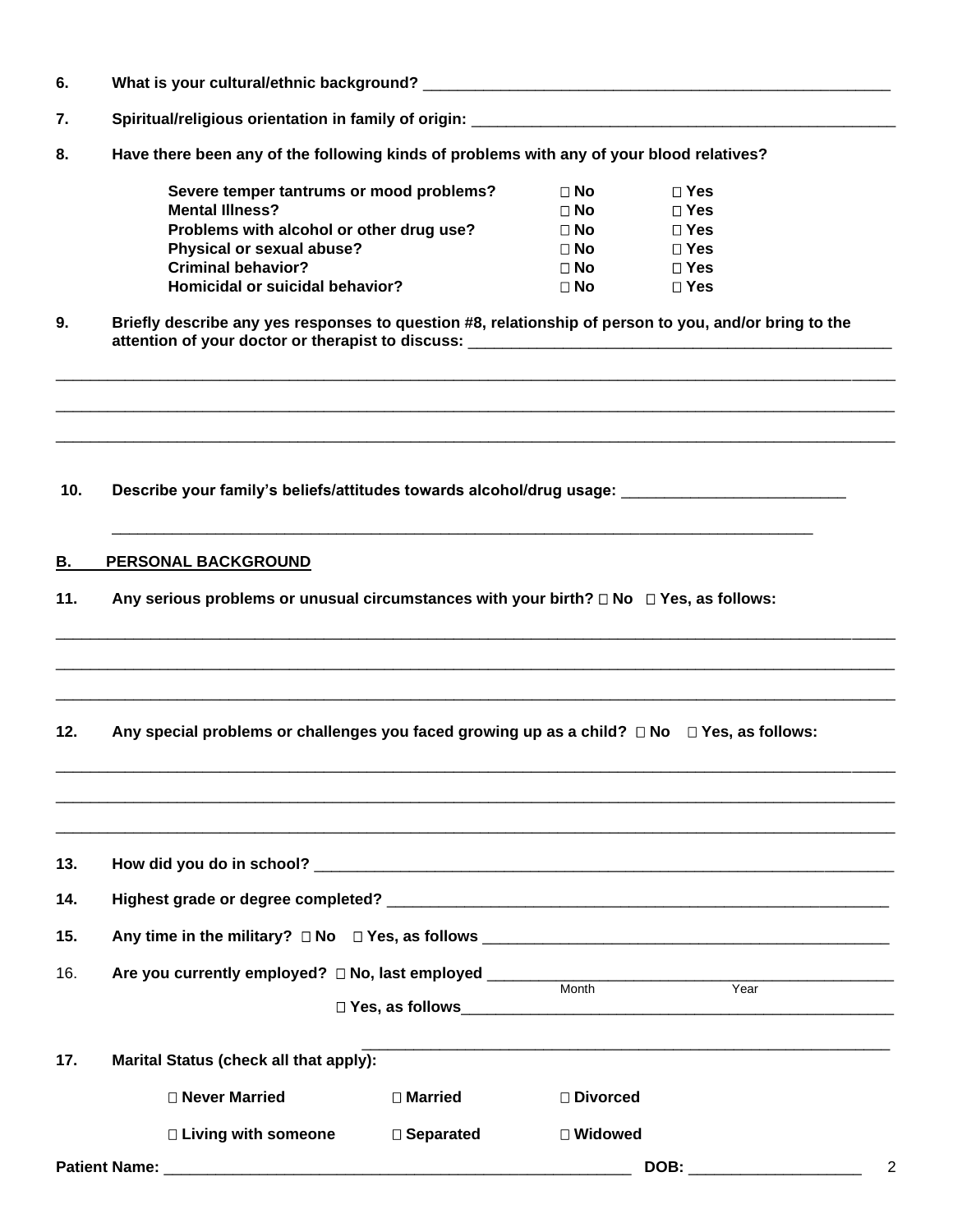# **18. List all children (including stepchildren):**

| <b>Name</b>                                                      | (Circle one)                                                                                                   | Birth date Age                                                                                                                                                                                                                                                                                                                                                          |                                                   | <b>Child Lives in the home</b>   |  |
|------------------------------------------------------------------|----------------------------------------------------------------------------------------------------------------|-------------------------------------------------------------------------------------------------------------------------------------------------------------------------------------------------------------------------------------------------------------------------------------------------------------------------------------------------------------------------|---------------------------------------------------|----------------------------------|--|
| <u> 1980 - Jan James James Barnett, fransk politik (d. 1980)</u> | (Step/Biological)                                                                                              |                                                                                                                                                                                                                                                                                                                                                                         |                                                   | □ Yes □ No                       |  |
|                                                                  | (Step/Biological)                                                                                              |                                                                                                                                                                                                                                                                                                                                                                         |                                                   | $\Box$ Yes $\Box$ No             |  |
| <u> 1980 - Johann Barn, mars an t-Amerikaansk politiker (</u>    | (Step/Biological)                                                                                              | $\begin{picture}(180,10) \put(0,0){\dashbox{0.5}(10,0){ }} \put(10,0){\dashbox{0.5}(10,0){ }} \put(10,0){\dashbox{0.5}(10,0){ }} \put(10,0){\dashbox{0.5}(10,0){ }} \put(10,0){\dashbox{0.5}(10,0){ }} \put(10,0){\dashbox{0.5}(10,0){ }} \put(10,0){\dashbox{0.5}(10,0){ }} \put(10,0){\dashbox{0.5}(10,0){ }} \put(10,0){\dashbox{0.5}(10,0){ }} \put(10,0){\dashbox$ |                                                   | $\Box$ Yes $\Box$ No             |  |
|                                                                  | (Step/Biological)                                                                                              |                                                                                                                                                                                                                                                                                                                                                                         |                                                   | $\Box$ Yes $\Box$ No             |  |
|                                                                  | (Step/Biological)                                                                                              | $\frac{1}{2}$ $\frac{1}{2}$ $\frac{1}{2}$ $\frac{1}{2}$ $\frac{1}{2}$ $\frac{1}{2}$ $\frac{1}{2}$ $\frac{1}{2}$ $\frac{1}{2}$ $\frac{1}{2}$ $\frac{1}{2}$ $\frac{1}{2}$ $\frac{1}{2}$ $\frac{1}{2}$ $\frac{1}{2}$ $\frac{1}{2}$ $\frac{1}{2}$ $\frac{1}{2}$ $\frac{1}{2}$ $\frac{1}{2}$ $\frac{1}{2}$ $\frac{1}{2}$                                                     |                                                   | $\Box$ Yes $\Box$ No             |  |
|                                                                  | (Step/Biological)                                                                                              |                                                                                                                                                                                                                                                                                                                                                                         |                                                   | $\Box$ Yes $\Box$ No             |  |
|                                                                  |                                                                                                                |                                                                                                                                                                                                                                                                                                                                                                         |                                                   |                                  |  |
|                                                                  |                                                                                                                |                                                                                                                                                                                                                                                                                                                                                                         |                                                   |                                  |  |
|                                                                  | Are you experiencing any financial problems? □ No □ Yes, as follows _______________________________            |                                                                                                                                                                                                                                                                                                                                                                         |                                                   |                                  |  |
|                                                                  | Are you experiencing any legal problems? $\square$ No $\square$ Yes, as follows ______________________________ |                                                                                                                                                                                                                                                                                                                                                                         |                                                   |                                  |  |
|                                                                  | What do you do for recreation or as a hobby? Describe recreational interests or hobbies:                       |                                                                                                                                                                                                                                                                                                                                                                         |                                                   |                                  |  |
|                                                                  |                                                                                                                |                                                                                                                                                                                                                                                                                                                                                                         |                                                   |                                  |  |
|                                                                  | Have you ever been abused, abandoned, neglected, or exploited in any way? □ No                                 |                                                                                                                                                                                                                                                                                                                                                                         |                                                   | $\Box$ Yes                       |  |
|                                                                  |                                                                                                                |                                                                                                                                                                                                                                                                                                                                                                         |                                                   |                                  |  |
| Check all that have occurred at any time:                        |                                                                                                                |                                                                                                                                                                                                                                                                                                                                                                         |                                                   |                                  |  |
| □ AIDS/HIV                                                       | □ Dental Problems                                                                                              |                                                                                                                                                                                                                                                                                                                                                                         | □ Rheumatic Fever                                 | $\Box$ Anemia                    |  |
| □ Glaucoma                                                       | $\Box$ Seizure                                                                                                 | $\Box$ Arthritis                                                                                                                                                                                                                                                                                                                                                        |                                                   | □ Heart Disease                  |  |
| □ Sinusitis/ Hay Fever                                           | $\Box$ Asthma                                                                                                  |                                                                                                                                                                                                                                                                                                                                                                         | □ Thyroid Problems                                | $\Box$ Pregnancy                 |  |
| $\Box$ Bronchitis<br>$\Box$ Measles                              | □ Kidney Disease                                                                                               | $\Box$ Tonsillitis                                                                                                                                                                                                                                                                                                                                                      |                                                   | □ Cancer/Tumor                   |  |
| □ Venereal Disease: Treated?                                     | $\Box$ Tuberculosis<br>$\Box$ Pneumonia                                                                        |                                                                                                                                                                                                                                                                                                                                                                         | $\Box$ Diabetes - Insulin?<br>□ Blood Transfusion | □ Mononucleosis<br>□ Chicken Pox |  |
| Abuse: Physical, Sexual, Verbal                                  | $\square$ Encephalitis                                                                                         |                                                                                                                                                                                                                                                                                                                                                                         | $\Box$ Blows to the head                          | $\Box$ Meningitis                |  |
| □ Loss of Consciousness<br>□ Gynecological problems              | □ Prolonged fevers                                                                                             | $\Box$ Stroke                                                                                                                                                                                                                                                                                                                                                           |                                                   | □ Other____________              |  |
| Check all that are problem areas:                                |                                                                                                                |                                                                                                                                                                                                                                                                                                                                                                         |                                                   |                                  |  |
| □ Abnormal Pain                                                  | $\Box$ Dizziness                                                                                               | □ Headaches                                                                                                                                                                                                                                                                                                                                                             |                                                   | □ Sleep Problems                 |  |
| □ Bed Wetting                                                    | □ Ear Infection                                                                                                |                                                                                                                                                                                                                                                                                                                                                                         | □ Hearing Problems                                | □ Weight Loss                    |  |
| □ Breathing Problems                                             | □ Tics or Twitching                                                                                            |                                                                                                                                                                                                                                                                                                                                                                         | □ Eye/Vision Problems                             | □ Weight Gain                    |  |
| □ Chest Pain                                                     | □ Fainting Spells                                                                                              | □ Nausea                                                                                                                                                                                                                                                                                                                                                                |                                                   | $\Box$ Vomiting                  |  |
| □ Chronic Pain                                                   | $\Box$ Fatigue                                                                                                 | □ Nose Bleeds                                                                                                                                                                                                                                                                                                                                                           |                                                   | □ Hot Flashes                    |  |
| □ Constipation/Diarrhea<br>□ Heat/Cold Sensitivity               | □ Frequent Urination<br>$\Box$ Prostate                                                                        | □ Other Bleeding                                                                                                                                                                                                                                                                                                                                                        | □ Other _______________                           | □ Sore Throat                    |  |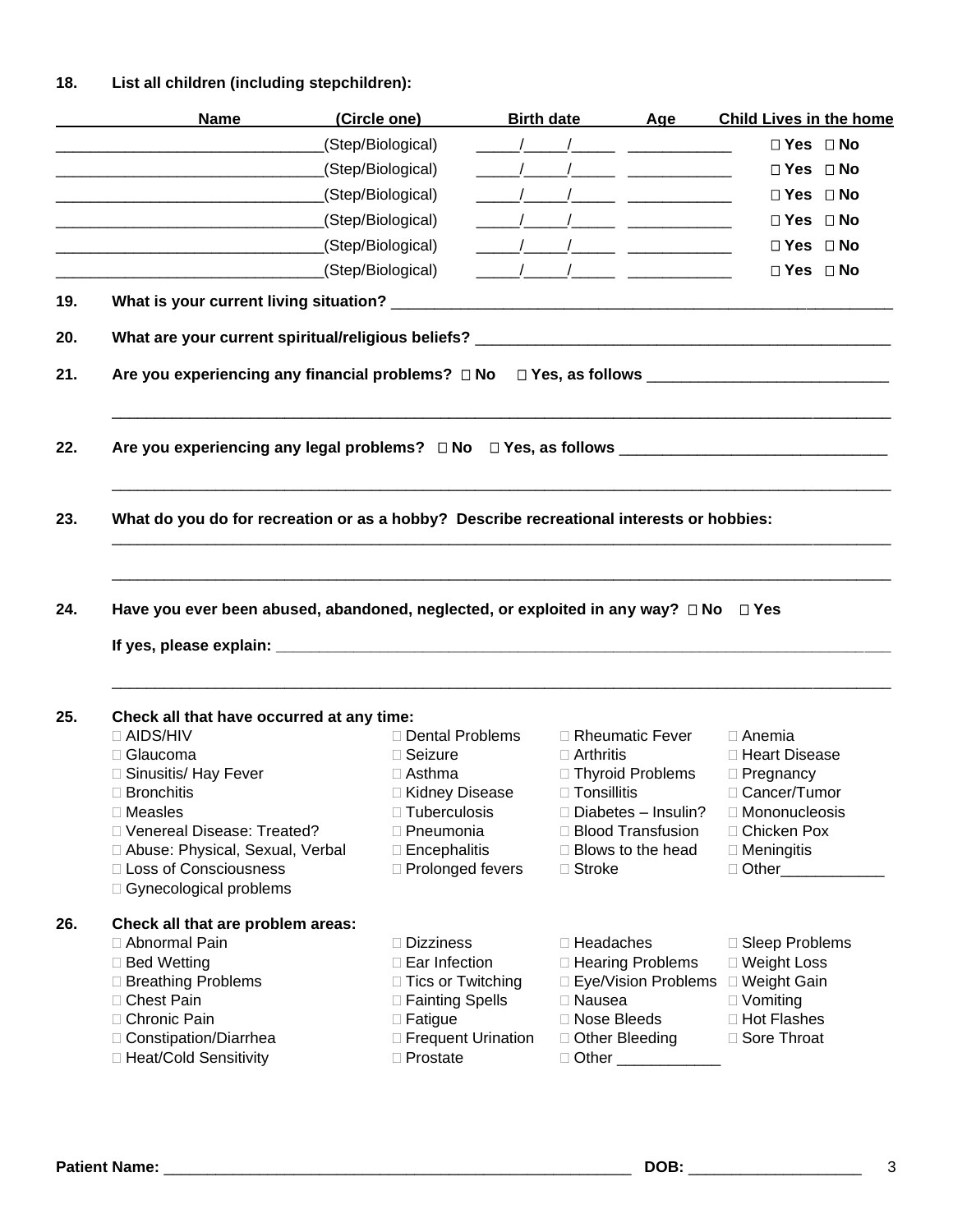#### Are you currently taking any prescribed medications(s)? □ No □ Yes 28.

If yes, please list them below:

| <b>Drug Name</b> | Route (oral, injection, etc.) | <b>Dose</b> | <b>Frequency</b> |
|------------------|-------------------------------|-------------|------------------|
|                  |                               |             |                  |
|                  |                               |             |                  |
|                  |                               |             |                  |
|                  |                               |             |                  |
|                  |                               |             |                  |
|                  |                               |             |                  |
|                  |                               |             |                  |

#### 29. Please list any over-the-counter drugs taken regularly in the last six months (type, frequency, reason):

| 30. | Are you allergic to any medication(s)? $\Box$ No $\Box$ Yes If yes, please explain:           |
|-----|-----------------------------------------------------------------------------------------------|
|     |                                                                                               |
|     |                                                                                               |
| 31. | List any operation, medical procedures, or hospitalizations for medical problems:             |
|     |                                                                                               |
|     |                                                                                               |
| 32. | Date of last physical examination: _____________________                                      |
| 33. |                                                                                               |
| 34. | Are you currently under the care of a physician for any active medical problems at this time? |
|     |                                                                                               |
|     |                                                                                               |
|     |                                                                                               |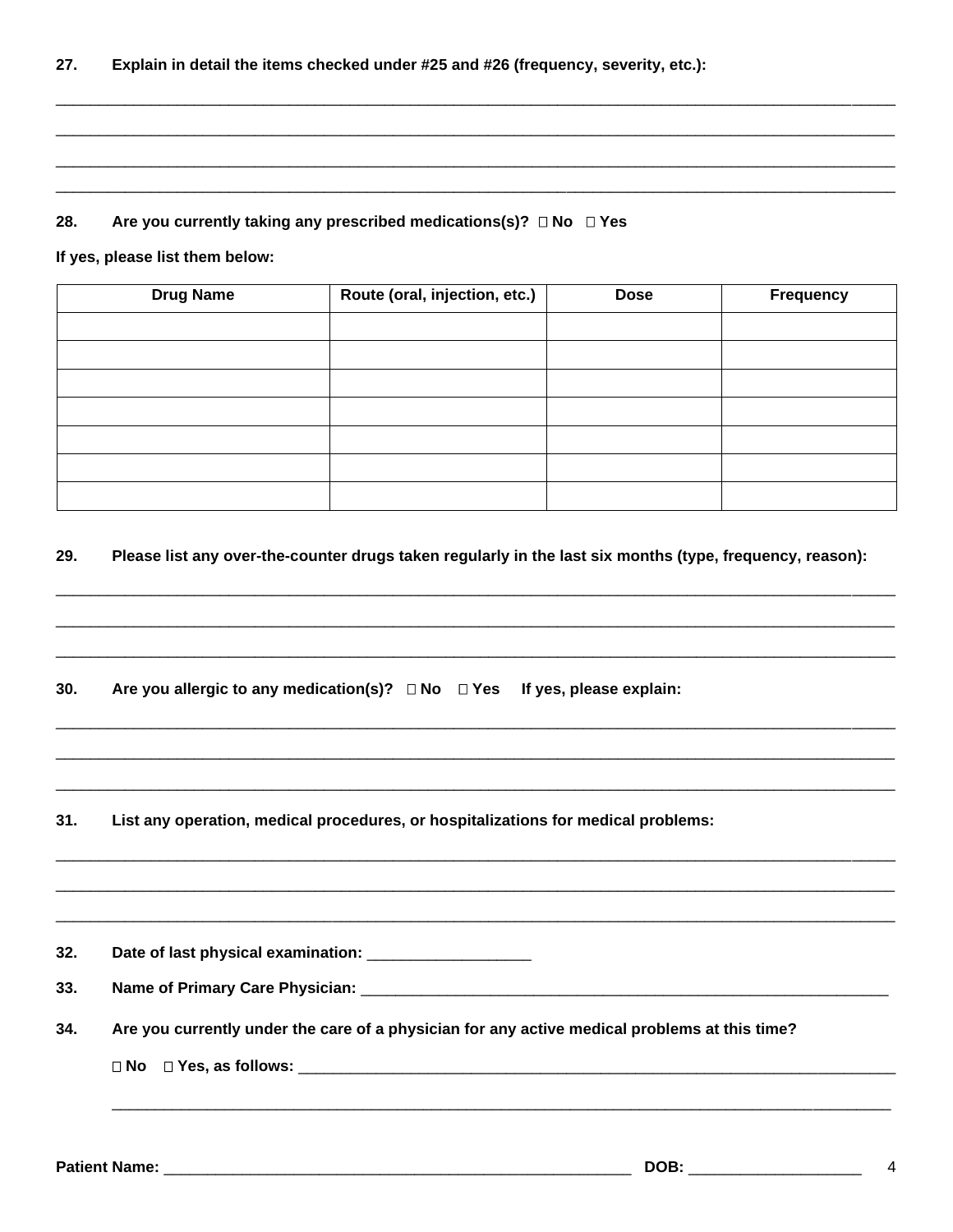#### **C. SUBSTANCE USE ASSESSMENT**

**35. Have any of your (blood) relatives had what you would call a significant drinking or drug use problem – one that did or should have led to treatment? Yes No**

*If you answer "No" to question #35, skip to question #37 and continue. If yes, complete the chart below and questions that follow:*

**Describe the alcohol/drug problems of others in your family, past and present. Also describe treatment and recovery experience:**

| <b>RELATIVE</b><br>(Specify maternal or paternal where relevant) | <b>ALCOHOL/DRUG</b><br>(Indicate type) | TREATMENT/RECOVERY |
|------------------------------------------------------------------|----------------------------------------|--------------------|
|                                                                  |                                        |                    |
|                                                                  |                                        |                    |
|                                                                  |                                        |                    |
|                                                                  |                                        |                    |
|                                                                  |                                        |                    |
|                                                                  |                                        |                    |

**36. How has alcohol/drug use affected your family and their social relationships over the past year?** \_\_\_\_\_\_\_

\_\_\_\_\_\_\_\_\_\_\_\_\_\_\_\_\_\_\_\_\_\_\_\_\_\_\_\_\_\_\_\_\_\_\_\_\_\_\_\_\_\_\_\_\_\_\_\_\_\_\_\_\_\_\_\_\_\_\_\_\_\_\_\_\_\_\_\_\_\_\_\_\_\_\_\_\_\_\_\_\_\_\_\_\_\_\_\_\_\_\_\_\_\_\_\_\_

 $\Box$ 

\_\_\_\_\_\_\_\_\_\_\_\_\_\_\_\_\_\_\_\_\_\_\_\_\_\_\_\_\_\_\_\_\_\_\_\_\_\_\_\_\_\_\_\_\_\_\_\_\_\_\_\_\_\_\_\_\_\_\_\_\_\_\_\_\_\_\_\_\_\_\_\_\_\_\_\_\_\_\_\_\_\_\_\_\_\_\_\_\_\_\_\_\_\_\_\_\_

 $\Box$ 

**37. How have you been affected by your family's use of alcohol/drugs (emotionally, physically, legally)** in the past and present?

**38. How many drinks containing alcohol do you have on a typical day when you are drinking?**

|  | $\Box$ 1 or 2 | $\Box$ 3 or 4 | $\square$ 5 or 6 | $\Box$ 7 to 9 | $\Box$ 10 or more |
|--|---------------|---------------|------------------|---------------|-------------------|
|  |               |               |                  |               |                   |

**39. How often do you drink the amounts checked on question #38:** \_\_\_\_\_\_\_\_\_\_\_\_\_\_\_\_\_\_\_\_\_\_\_\_\_\_\_\_\_\_\_\_\_\_\_\_

**40. How often do you have six or more drinks (four or more drinks for women) on one occasion?**

**Never Less than monthly Monthly Weekly Daily, or almost daily**

**41. Do you now, or have you ever had a problem with alcohol or drugs?**  $\Box$  Yes  $\Box$  No

*If no, skip to question #51. If yes, complete the following chart (question #43).*

**42. Has anyone else ever said you have a problem with alcohol or drugs? Yes No**

*If no, skip to question #51. If yes, complete the following chart (question #43).*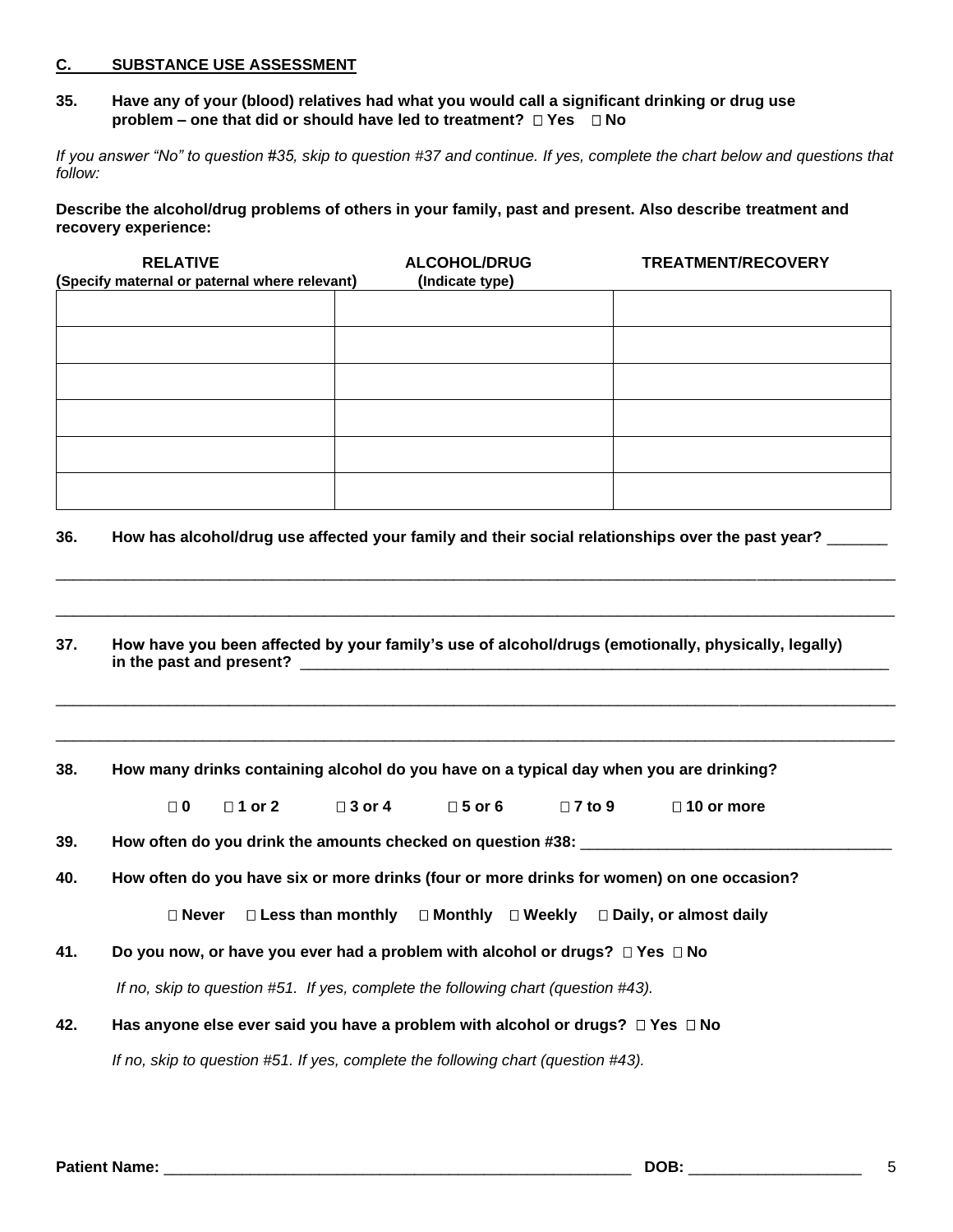### **43. Substance Use History**

*If yes to #41 or #42, please circle any of the following substances used in your lifetime and fill out the corresponding information:*

| Alcohol:                           |                     |                                  |                                             |                            |
|------------------------------------|---------------------|----------------------------------|---------------------------------------------|----------------------------|
| $\square$ Beer                     | $\Box$ Wine         | $\Box$ Liquor                    | □ Mixed Drinks                              |                            |
| □ Cocktails                        | □ Coolers           |                                  |                                             |                            |
|                                    |                     |                                  |                                             |                            |
| If yes, age                        | Method of Use:      | Date/Age last                    | Amount used in last                         | Amount used in the last 48 |
| of first use:                      | (injected, Inhaled, | used:                            | 30 days:                                    | hours:                     |
|                                    | Ingested, Snorted)  |                                  |                                             |                            |
|                                    |                     |                                  |                                             |                            |
|                                    |                     |                                  |                                             |                            |
|                                    |                     |                                  |                                             |                            |
| Sedatives-Hypnotics-Tranquilizers: |                     |                                  |                                             |                            |
| □ Seconal                          | □ Valium            | $\Box$ Xanax                     | $\Box$ Librium                              |                            |
| $\Box$ Barbiturates                | $\Box$ Miltown      | □ Dalmanc                        | $\Box$ Halcion                              |                            |
| □ Restoril                         | $\Box$ Reds         | $\Box$ Yellos                    | □ Klonopin                                  |                            |
| $\Box$ Phenergan                   |                     | □ Phenobarbital D Tuinal         | □ Nembital                                  |                            |
| □ Quaalude                         |                     |                                  |                                             |                            |
|                                    |                     |                                  |                                             |                            |
| If yes, age                        | Method of Use:      | Date/Age last                    | Amount used in last                         | Amount used in the last 48 |
| of first use:                      | (injected, Inhaled, | used:                            | 30 days:                                    | hours:                     |
|                                    | Ingested, Snorted)  |                                  |                                             |                            |
|                                    |                     |                                  |                                             |                            |
|                                    |                     |                                  |                                             |                            |
|                                    |                     |                                  |                                             |                            |
| Cannabis:                          |                     |                                  |                                             |                            |
| $\Box$ Marijuana                   |                     | $\Box$ Hashish $\Box$ Liquid THC |                                             |                            |
| □ Concentrates                     |                     |                                  |                                             |                            |
|                                    |                     |                                  |                                             |                            |
| If yes, age                        | Method of Use:      | Date/Age last                    | Amount used in last                         | Amount used in the last 48 |
| of first use:                      | (injected, Inhaled, | used:                            | 30 days:                                    | hours:                     |
|                                    | Ingested, Snorted)  |                                  |                                             |                            |
|                                    |                     |                                  |                                             |                            |
|                                    |                     |                                  |                                             |                            |
|                                    |                     |                                  |                                             |                            |
| <b>Stimulants:</b>                 |                     |                                  |                                             |                            |
| $\Box$ Amphetamine                 |                     | □ Speed □ Crystal Meth (Crank)   | □ Dexedrine                                 |                            |
| $\Box$ Ritalin                     | $\Box$ Ice          | □ Black Beauties                 |                                             | □ Preludin (Bam)           |
| □ Cocaine                          | □ Crossroads        |                                  |                                             |                            |
|                                    |                     |                                  | □ Other ___________________________________ |                            |
|                                    |                     |                                  |                                             |                            |
| If yes, age                        | Method of Use:      | Date/Age last                    | Amount used in last                         | Amount used in the last 48 |
| of first use:                      | (injected, Inhaled, | used:                            | 30 days:                                    | hours:                     |
|                                    | Ingested, Snorted)  |                                  |                                             |                            |
|                                    |                     |                                  |                                             |                            |
|                                    |                     |                                  |                                             |                            |
|                                    |                     |                                  |                                             |                            |

## **(Continued on next page.)**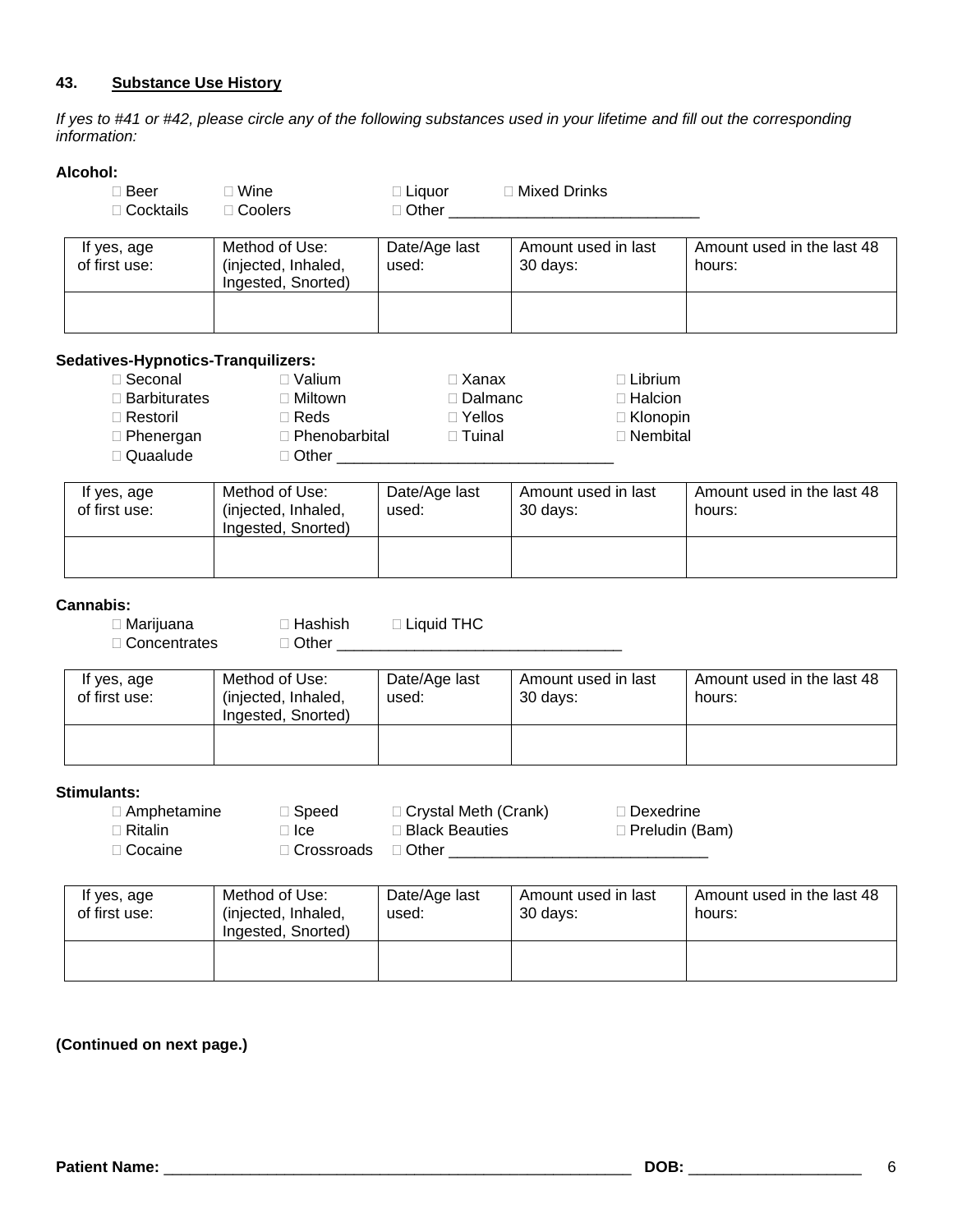#### **Opioids:**

| ∃ Heroin                | ⊒ Opium          | ∃ Morphine_  | ∃ Methadone_             |
|-------------------------|------------------|--------------|--------------------------|
| ∃Darvon i               | ∃ Codeine_       | ∃ Percodan.  | ∃ Demerol ⊺              |
| ∃ Dilaudid              | $\Box$ Dolophine | $\Box$ Tylox | □ Cough Syrup w/ Codeine |
| $\Box$ Tylenol #3 or #4 | ∃ Pantapon       | ∃ Other: ∶   |                          |
|                         |                  |              |                          |

| If yes, age<br>of first use: | Method of Use:<br>(injected, Inhaled,<br>Ingested, Snorted) | Date/Age last<br>used: | Amount used in last<br>30 days: | Amount used in the last 48<br>hours: |
|------------------------------|-------------------------------------------------------------|------------------------|---------------------------------|--------------------------------------|
|                              |                                                             |                        |                                 |                                      |

#### **Hallucinogens/PCP:**

LSD (Window Pane, Acid, Microdot) Mescaline Peyote Psilocybin

 $\square$  STP  $\square$  Mushrooms  $\square$  Ecstasy  $\square$  MDMA

- □ MDA Q PCP (Angel Dust, Flakes, Greens)
- $\Box$  Other

| If yes, age<br>of first use: | Method of Use:<br>(injected, Inhaled,<br>Ingested, Snorted) | Date/Age last<br>used: | Amount used in last<br>30 days: | Amount used in the last 48<br>hours: |
|------------------------------|-------------------------------------------------------------|------------------------|---------------------------------|--------------------------------------|
|                              |                                                             |                        |                                 |                                      |

#### **Other:**

 Steroids Glue Paint Clonodine □ Nitrous Oxide (Laughing Gas) □ Seizure □ Arthritis □ Heart Disease Non-prescription sleep or diet pills Elavil Sinequan Excedrin NoDoz Dextrim Caffedrine Quick-Pep Vivarin Amyl or Butyl Nitrate (Poppers, Rush) Other \_\_\_\_\_\_\_\_\_\_\_\_\_\_\_\_\_\_\_\_\_\_\_\_\_\_

| If yes, age<br>of first use: | Method of Use:<br>(injected, Inhaled,<br>Ingested, Snorted) | Date/Age last<br>used: | Amount used in last<br>30 days: | Amount used in the last 48<br>hours: |
|------------------------------|-------------------------------------------------------------|------------------------|---------------------------------|--------------------------------------|
|                              |                                                             |                        |                                 |                                      |

#### **44. Describe when, where and with whom you typically drink or use drugs:** \_\_\_\_\_\_\_\_\_\_\_\_\_\_\_\_\_\_\_\_\_\_\_\_\_\_\_\_\_

**45. Describe any changes in the pattern of your usage over the years. Specify changes in amounts, types of alcohol or drugs, periods of abstinence:** \_\_\_\_\_\_\_\_\_\_\_\_\_\_\_\_\_\_\_\_\_\_\_\_\_\_\_\_\_\_\_\_\_\_\_\_\_\_\_\_\_\_\_\_\_\_\_\_\_\_\_\_\_

\_\_\_\_\_\_\_\_\_\_\_\_\_\_\_\_\_\_\_\_\_\_\_\_\_\_\_\_\_\_\_\_\_\_\_\_\_\_\_\_\_\_\_\_\_\_\_\_\_\_\_\_\_\_\_\_\_\_\_\_\_\_\_\_\_\_\_\_\_\_\_\_\_\_\_\_\_\_\_\_\_\_\_\_\_\_\_\_\_\_\_\_\_\_\_\_\_

 $\Box$ 

\_\_\_\_\_\_\_\_\_\_\_\_\_\_\_\_\_\_\_\_\_\_\_\_\_\_\_\_\_\_\_\_\_\_\_\_\_\_\_\_\_\_\_\_\_\_\_\_\_\_\_\_\_\_\_\_\_\_\_\_\_\_\_\_\_\_\_\_\_\_\_\_\_\_\_\_\_\_\_\_\_\_\_\_\_\_\_\_\_\_\_\_\_\_\_\_\_

 $\Box$ 

\_\_\_\_\_\_\_\_\_\_\_\_\_\_\_\_\_\_\_\_\_\_\_\_\_\_\_\_\_\_\_\_\_\_\_\_\_\_\_\_\_\_\_\_\_\_\_\_\_\_\_\_\_\_\_\_\_\_\_\_\_\_\_\_\_\_\_\_\_\_\_\_\_\_\_\_\_\_\_\_\_\_\_\_\_\_\_\_\_\_\_\_\_\_\_\_\_

 $\Box$ 

### **46. How has your alcohol or drug use affected your family and friends in the past and present?** \_\_\_\_\_\_\_\_\_\_\_\_

## **47. What do you think about your past and current alcohol or drug use?** \_\_\_\_\_\_\_\_\_\_\_\_\_\_\_\_\_\_\_\_\_\_\_\_\_\_\_\_\_\_\_

**Patient Name:**  $\overline{7}$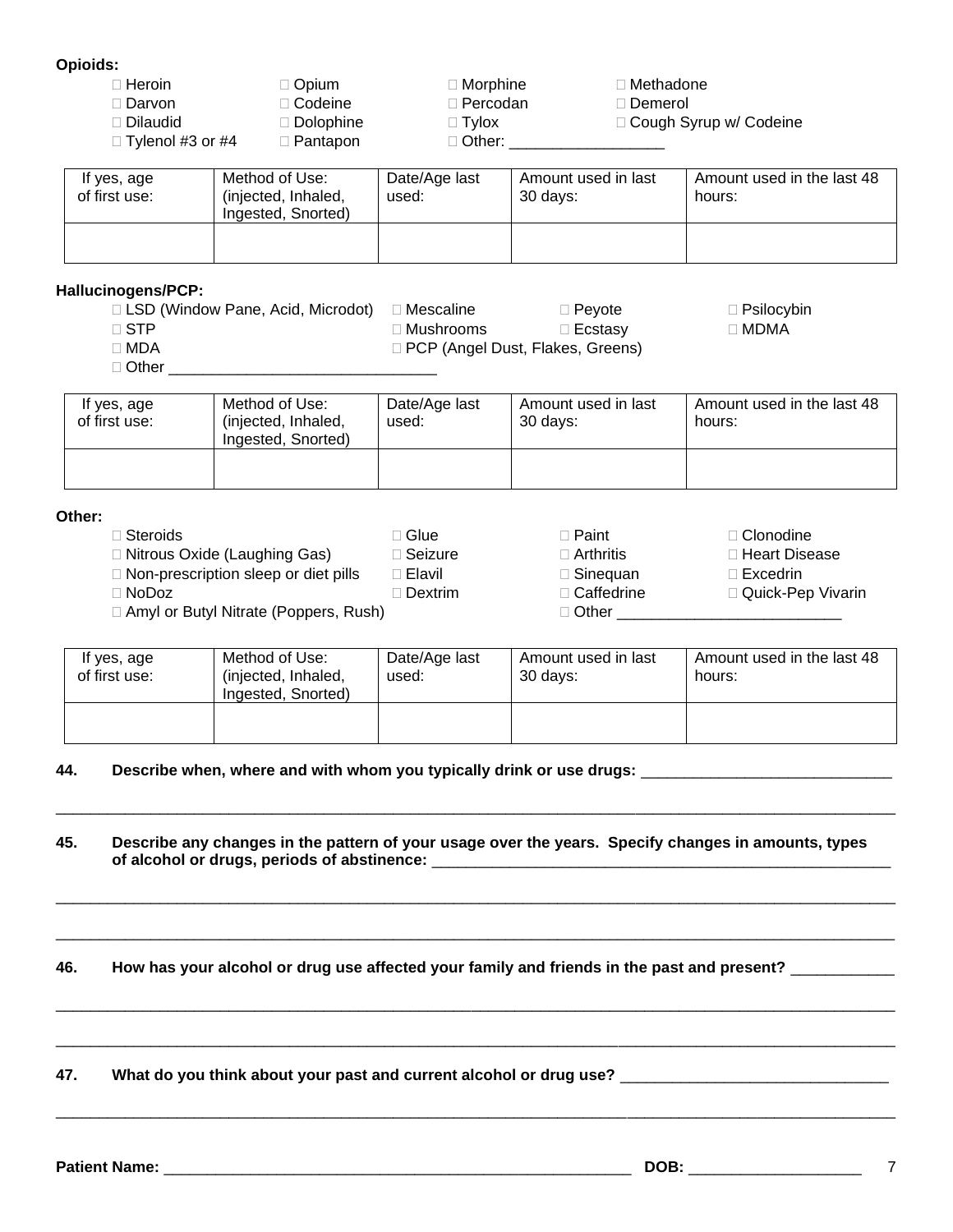- **48. What are your preferred substances (specific drugs and/or alcohol)? Rank in order.**
	- 1\_\_\_\_\_\_\_\_\_\_\_\_\_\_\_\_\_\_\_\_\_\_\_\_\_\_\_\_\_\_\_\_\_ 3\_\_\_\_\_\_\_\_\_\_\_\_\_\_\_\_\_\_\_\_\_\_\_\_\_\_\_\_\_\_\_\_\_\_\_ 2  $\overline{a}$  4
- **49. Alcohol/Drug Related Problems/Withdrawal Symptoms Checklist:**

| <b>PHYSICAL</b>                | <b>EMOTIONAL</b>              | <b>BEHAVIORAL</b>              |
|--------------------------------|-------------------------------|--------------------------------|
| <b>Blackouts</b>               | Depression                    | A.M. Use                       |
| <b>Memory Problems</b>         | Confusion                     | Sneaking                       |
| Tremors/Shakes                 | <b>Concentration Problems</b> | Gulping                        |
| Muscle aches                   | <b>Anxiety of Nervousness</b> | Loss of control                |
| Runny eyes/nose                | Irritability/Restlessness     | Relief use                     |
| Large pupils, hair standing on | Hostile/Aggressiveness        | Impulsive use                  |
| end, or sweating               | Mood Swings                   | Use less than before           |
| <b>Seizures</b>                | Impulsivity                   | Use more than before           |
| <b>DTs</b>                     | Euphoria                      | Use despite negative           |
| Fatigue                        | Relaxation                    | consequences                   |
| Fever                          | <b>Extreme Jealousy</b>       | Associate with using friends   |
| <b>Hallucinations</b>          | Paranoia                      | Plan activities around use     |
| Heart racing                   | Vivid, unpleasant dreams      | Loss of interest in activities |
| Overdose                       | Feelings of Guilt/Shame       | Change in work/school          |
| <b>Appetite Problems</b>       | Suicidal Thoughts             | performance                    |
| Nausea/Vomiting                | Homicidal Thoughts            | Work/school lateness or        |
| Diarrhea                       | Other                         | absenteeism                    |
| Sleep Problems                 |                               | Job loss due to use            |
| <b>Sexual Problems</b>         |                               | Frequent arguments             |
| Injuries                       |                               | Separation/divorce due to use  |
| <b>Accidents</b>               |                               | Financial problems             |
| <b>Other Medical Problems</b>  |                               | Legal problems                 |
|                                |                               | Physically abusive to self     |
|                                |                               | Physically abusive to others   |
|                                |                               | Suicide attempt(s)             |
|                                |                               | Homicide attempt(s)            |

\_\_\_\_\_\_\_\_\_\_\_\_\_\_\_\_\_\_\_\_\_\_\_\_\_\_\_\_\_\_\_\_\_\_\_\_\_\_\_\_\_\_\_\_\_\_\_\_\_\_\_\_\_\_\_\_\_\_\_\_\_\_\_\_\_\_\_\_\_\_\_\_\_\_\_\_\_\_\_\_\_\_\_\_\_\_\_\_\_\_\_\_\_\_\_\_\_ \_\_\_\_\_\_\_\_\_\_\_\_\_\_\_\_\_\_\_\_\_\_\_\_\_\_\_\_\_\_\_\_\_\_\_\_\_\_\_\_\_\_\_\_\_\_\_\_\_\_\_\_\_\_\_\_\_\_\_\_\_\_\_\_\_\_\_\_\_\_\_\_\_\_\_\_\_\_\_\_\_\_\_\_\_\_\_\_\_\_\_\_\_\_\_\_\_ \_\_\_\_\_\_\_\_\_\_\_\_\_\_\_\_\_\_\_\_\_\_\_\_\_\_\_\_\_\_\_\_\_\_\_\_\_\_\_\_\_\_\_\_\_\_\_\_\_\_\_\_\_\_\_\_\_\_\_\_\_\_\_\_\_\_\_\_\_\_\_\_\_\_\_\_\_\_\_\_\_\_\_\_\_\_\_\_\_\_\_\_\_\_\_\_\_

\_\_\_\_\_\_\_\_\_\_\_\_\_\_\_\_\_\_\_\_\_\_\_\_\_\_\_\_\_\_\_\_\_\_\_\_\_\_\_\_\_\_\_\_\_\_\_\_\_\_\_\_\_\_\_\_\_\_\_\_\_\_\_\_\_\_\_\_\_\_\_\_\_\_\_\_\_\_\_\_\_\_\_\_\_\_\_\_\_\_\_\_\_\_\_\_\_

\_\_\_\_\_\_\_\_\_\_\_\_\_\_\_\_\_\_\_\_\_\_\_\_\_\_\_\_\_\_\_\_\_\_\_\_\_\_\_\_\_\_\_\_\_\_\_\_\_\_\_\_\_\_\_\_\_\_\_\_\_\_\_\_\_\_\_\_\_\_\_\_\_\_\_\_\_\_\_\_\_\_\_\_\_\_\_\_\_\_\_\_\_\_\_\_\_

 $\Box$ 

 $\Box$ 

\_\_\_\_\_\_\_\_\_\_\_\_\_\_\_\_\_\_\_\_\_\_\_\_\_\_\_\_\_\_\_\_\_\_\_\_\_\_\_\_\_\_\_\_\_\_\_\_\_\_\_\_\_\_\_\_\_\_\_\_\_\_\_\_\_\_\_\_\_\_\_\_\_\_\_\_\_\_\_\_\_\_\_\_\_\_\_\_\_\_\_\_\_\_\_\_\_

**50. If any of the previous are checked off, describe:**

**List past treatment involvement: (when, where, successful?):** \_\_\_\_\_\_\_\_\_\_\_\_\_\_\_\_\_\_\_\_\_\_\_\_\_\_\_\_\_\_\_\_\_\_\_\_\_\_\_\_\_\_\_\_

#### **D. MENTAL HEALTH ASSESSMENT:**

**51. The best part of your youth was:** \_\_\_\_\_\_\_\_\_\_\_\_\_\_\_\_\_\_\_\_\_\_\_\_\_\_\_\_\_\_\_\_\_\_\_\_\_\_\_\_\_\_\_\_\_\_\_\_\_\_\_\_\_\_\_\_\_\_\_\_\_\_

**52. The worst part of your youth was:** \_\_\_\_\_\_\_\_\_\_\_\_\_\_\_\_\_\_\_\_\_\_\_\_\_\_\_\_\_\_\_\_\_\_\_\_\_\_\_\_\_\_\_\_\_\_\_\_\_\_\_\_\_\_\_\_\_\_\_\_\_

**Patient Name:** \_\_\_\_\_\_\_\_\_\_\_\_\_\_\_\_\_\_\_\_\_\_\_\_\_\_\_\_\_\_\_\_\_\_\_\_\_\_\_\_\_\_\_\_\_\_\_\_\_\_\_\_\_\_ **DOB:** \_\_\_\_\_\_\_\_\_\_\_\_\_\_\_\_\_\_\_\_ 8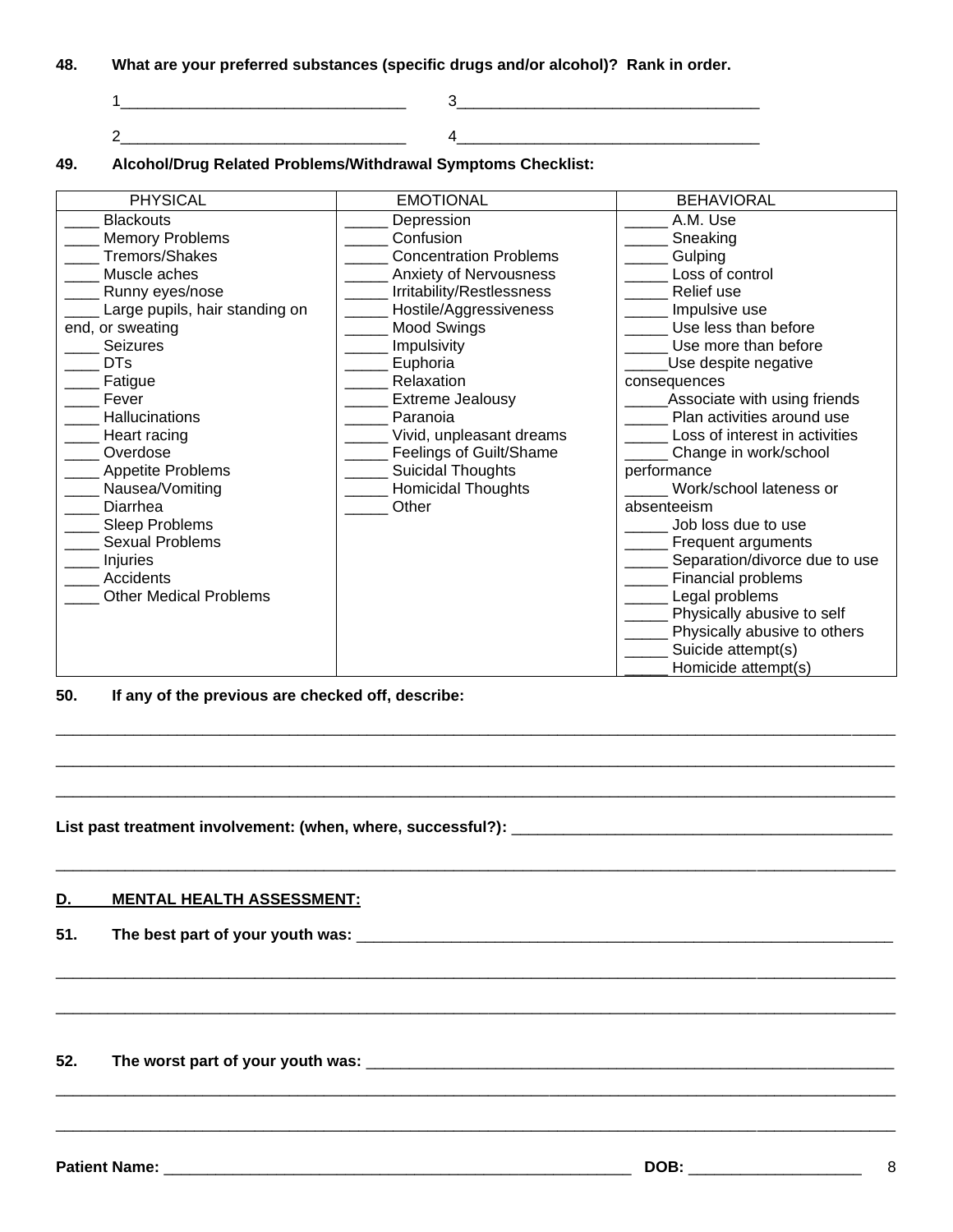**53. Do you experience mood cycling (i.e. mood swings that quickly go from low to high and back again, and occur over periods of a few days and sometimes even a few hours)? Yes No**

If yes, explain: \_\_\_\_\_\_\_\_\_\_\_\_\_\_\_\_\_\_\_\_\_\_\_\_\_\_\_\_\_\_\_\_\_\_\_\_\_\_\_\_\_\_\_\_\_\_\_\_\_\_\_\_\_\_\_\_\_\_\_\_\_\_\_\_\_\_\_\_\_\_\_\_\_\_\_\_\_\_

**54. Do you experience mood changes without obvious cause? Yes No**

 $\overline{\phantom{a}}$  ,  $\overline{\phantom{a}}$  ,  $\overline{\phantom{a}}$  ,  $\overline{\phantom{a}}$  ,  $\overline{\phantom{a}}$  ,  $\overline{\phantom{a}}$  ,  $\overline{\phantom{a}}$  ,  $\overline{\phantom{a}}$  ,  $\overline{\phantom{a}}$  ,  $\overline{\phantom{a}}$  ,  $\overline{\phantom{a}}$  ,  $\overline{\phantom{a}}$  ,  $\overline{\phantom{a}}$  ,  $\overline{\phantom{a}}$  ,  $\overline{\phantom{a}}$  ,  $\overline{\phantom{a}}$ 

\_\_\_\_\_\_\_\_\_\_\_\_\_\_\_\_\_\_\_\_\_\_\_\_\_\_\_\_\_\_\_\_ \_\_\_\_\_\_\_\_\_\_\_\_\_\_\_\_\_\_\_\_\_\_\_\_\_\_\_\_\_\_\_\_\_\_\_

If yes, explain: \_\_\_\_\_\_\_\_\_\_\_\_\_\_\_\_\_\_\_\_\_\_\_\_\_\_\_\_\_\_\_\_\_\_\_\_\_\_\_\_\_\_\_\_\_\_\_\_\_\_\_\_\_\_\_\_\_\_\_\_\_\_\_\_\_\_\_\_\_\_\_\_\_\_\_\_\_\_

**55. Do you have any special concerns or problems getting along with your children, parents, coworkers,**  spouse, or significant others? □ No □ Yes, as follows: \_\_\_\_\_\_\_\_\_\_\_\_\_\_\_\_\_\_\_\_\_\_\_\_\_\_

 $\Box$ 

**56. What do you consider your:**

*STRENGTHS WEAKNESSES*

**57. Rank the severity of these symptoms most commonly felt in the week prior to this appointment.**  $0 = No$  Problem,  $10 =$  Highest Severity

 $\overline{\phantom{a}}$  ,  $\overline{\phantom{a}}$  ,  $\overline{\phantom{a}}$  ,  $\overline{\phantom{a}}$  ,  $\overline{\phantom{a}}$  ,  $\overline{\phantom{a}}$  ,  $\overline{\phantom{a}}$  ,  $\overline{\phantom{a}}$  ,  $\overline{\phantom{a}}$  ,  $\overline{\phantom{a}}$  ,  $\overline{\phantom{a}}$  ,  $\overline{\phantom{a}}$  ,  $\overline{\phantom{a}}$  ,  $\overline{\phantom{a}}$  ,  $\overline{\phantom{a}}$  ,  $\overline{\phantom{a}}$ 

| Appetite/ Eating                              | 0 |   | 2 | 3 | 4 | 5 | 6 | 8 | 9 | 10 |
|-----------------------------------------------|---|---|---|---|---|---|---|---|---|----|
| Sleep                                         | 0 | 1 | 2 | 3 | 4 | 5 | 6 | 8 | 9 | 10 |
| <b>Sexual Activity</b>                        | 0 | 1 | 2 | 3 | 4 | 5 | 6 | 8 | 9 | 10 |
| Sexuality                                     | 0 |   | 2 | 3 | 4 | 5 | 6 | 8 | 9 | 10 |
| <b>Energy Level</b>                           | 0 | 1 | 2 | 3 | 4 | 5 | 6 | 8 | 9 | 10 |
| Physical/Verbal/Sexual Abuse                  | 0 | 1 | 2 | 3 | 4 | 5 | 6 | 8 | 9 | 10 |
| <b>Temper Tantrums</b>                        | 0 | 1 | 2 | 3 | 4 | 5 | 6 | 8 | 9 | 10 |
| Anxiety, Fearfulness                          | 0 | 1 | 2 | 3 | 4 | 5 | 6 | 8 | 9 | 10 |
| Depression, Sadness                           | 0 | 1 | 2 | 3 | 4 | 5 | 6 | 8 | 9 | 10 |
| Confusion, Indecision                         | 0 | 1 | 2 | 3 | 4 | 5 | 6 | 8 | 9 | 10 |
| Anger, Frustration                            | 0 | 1 | 2 | 3 | 4 | 5 | 6 | 8 | 9 | 10 |
| Feelings of Inadequacy, Guilt                 | 0 | 1 | 2 | 3 | 4 | 5 | 6 | 8 | 9 | 10 |
| Loneliness                                    | 0 | 1 | 2 | 3 | 4 | 5 | 6 | 8 | 9 | 10 |
| Thoughts of harming (self, others, by others) | 0 | 1 | 2 | 3 | 4 | 5 | 6 | 8 | 9 | 10 |
| Other:                                        | 0 |   | າ | 3 | 4 | 5 | 6 | 8 | 9 | 10 |
|                                               |   |   |   |   |   |   |   |   |   |    |

#### **58. Please circle any additional problems that pertain to you:**

| <b>Decision Making</b> | Legal Matters          | Nightmares    | Pain            |
|------------------------|------------------------|---------------|-----------------|
| <b>Shyness</b>         | Divorce                | <b>Stress</b> | Marriage        |
| Separation             | Education              | Headaches     | Children        |
| Drug Abuse             | <b>Health Problems</b> | Memory        | <b>Finances</b> |
| Alcohol Use            | <b>Bowel Trouble</b>   | Friends       | Ambition        |
| Fear                   | <b>Stomach Trouble</b> | Concentration | Career Choices  |
| Relaxation             | Self Control           | Thoughts      | Work            |